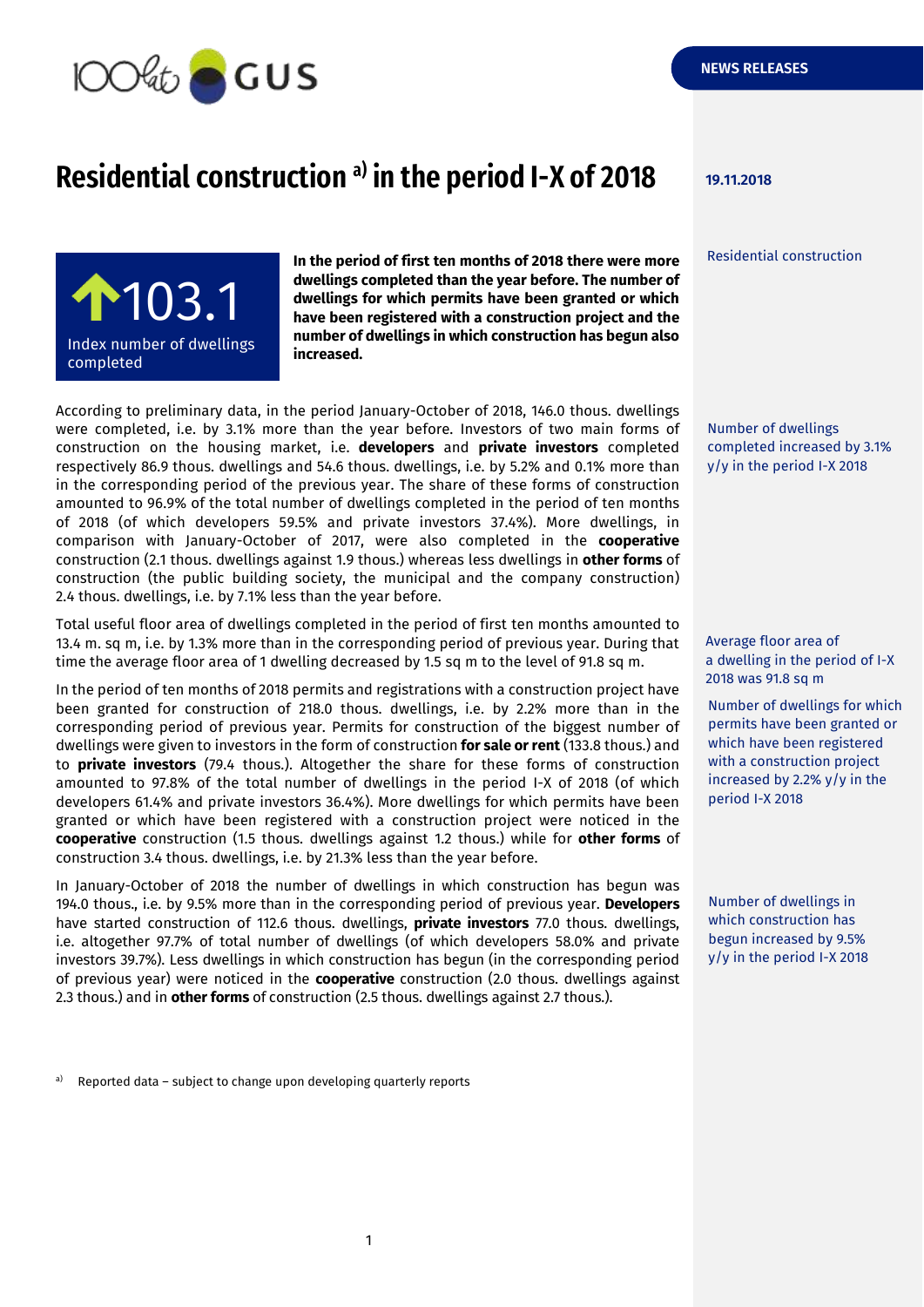



## **Table 1. Residential construction results** *<sup>b</sup>***)**

|                                                                                                            | 2018                   |                           |                |                        |                   |
|------------------------------------------------------------------------------------------------------------|------------------------|---------------------------|----------------|------------------------|-------------------|
| Forms of construction                                                                                      | X                      |                           |                | $I-X$                  |                   |
|                                                                                                            | Number of<br>dwellings | X<br>2017=100             | IX<br>2018=100 | Number of<br>dwellings | $I-X$<br>2017=100 |
| <b>Dwellings completed</b>                                                                                 |                        |                           |                |                        |                   |
| <b>Total</b>                                                                                               | 16 344                 | 93.9                      | 109.9          | 146 016                | 103.1             |
| Private                                                                                                    | 6 0 0 6                | 98.9                      | 118.0          | 54 625                 | 100.1             |
| For sale or rent                                                                                           | 9464                   | 89.9                      | 106.0          | 86 887                 | 105.2             |
| Cooperatives                                                                                               | 432                    | 135.8                     | 129.3          | 2 0 5 5                | 110.8             |
| Others <sup>c)</sup>                                                                                       | 442                    | 89.8                      | 85.0           | 2 4 4 9                | 92.9              |
| Dwellings for which permits have been granted or which have been registered<br>with a construction project |                        |                           |                |                        |                   |
| <b>Total</b>                                                                                               | 24773                  | 109.2                     | 126.3          | 217 999                | 102.2             |
| Private                                                                                                    | 8 172                  | $_{\chi}$ d)              | 107.3          | 79 367                 | $x^{\rm d}$       |
| For sale or rent                                                                                           | 16 228                 | $_{\chi}$ d)              | 145.8          | 133 769                | $x$ <sup>d)</sup> |
| Cooperatives                                                                                               | 113                    | more than<br>$100 -$ fold | 113.0          | 1461                   | 120.1             |
| Others <sup>c)</sup>                                                                                       | 260                    | 63.9                      | 33.9           | 3 4 0 2                | 78.7              |
| Dwellings in which construction has begun                                                                  |                        |                           |                |                        |                   |
| <b>Total</b>                                                                                               | 20 063                 | 123.3                     | 103.1          | 194 024                | 109.5             |
| Private                                                                                                    | 7506                   | $x^{d}$                   | 95.6           | 76 974                 | $x^{d}$           |
| For sale or rent                                                                                           | 12 217                 | $\times$ d)               | 108.8          | 112 561                | $_{\chi}$ d)      |
| Cooperatives                                                                                               | 66                     | 62.3                      | 28.6           | 2006                   | 86.7              |
| Others <sup>c)</sup>                                                                                       | 274                    | 85.6                      | 183.9          | 2483                   | 92.6              |

b) Since January of 2018 data regarding the effects of "the private construction" concern only dwellings realized for the investor's own needs; dwellings for sale or rent (included into this form of construction so far) have been included into the form of construction "for sale or rent". c) The public building society, municipal and company construction.<sup>d</sup> According to the revised scope of forms of construction, indices in relation to the corresponding period of the previous year will be presented from January of 2019.

## Residential construction results